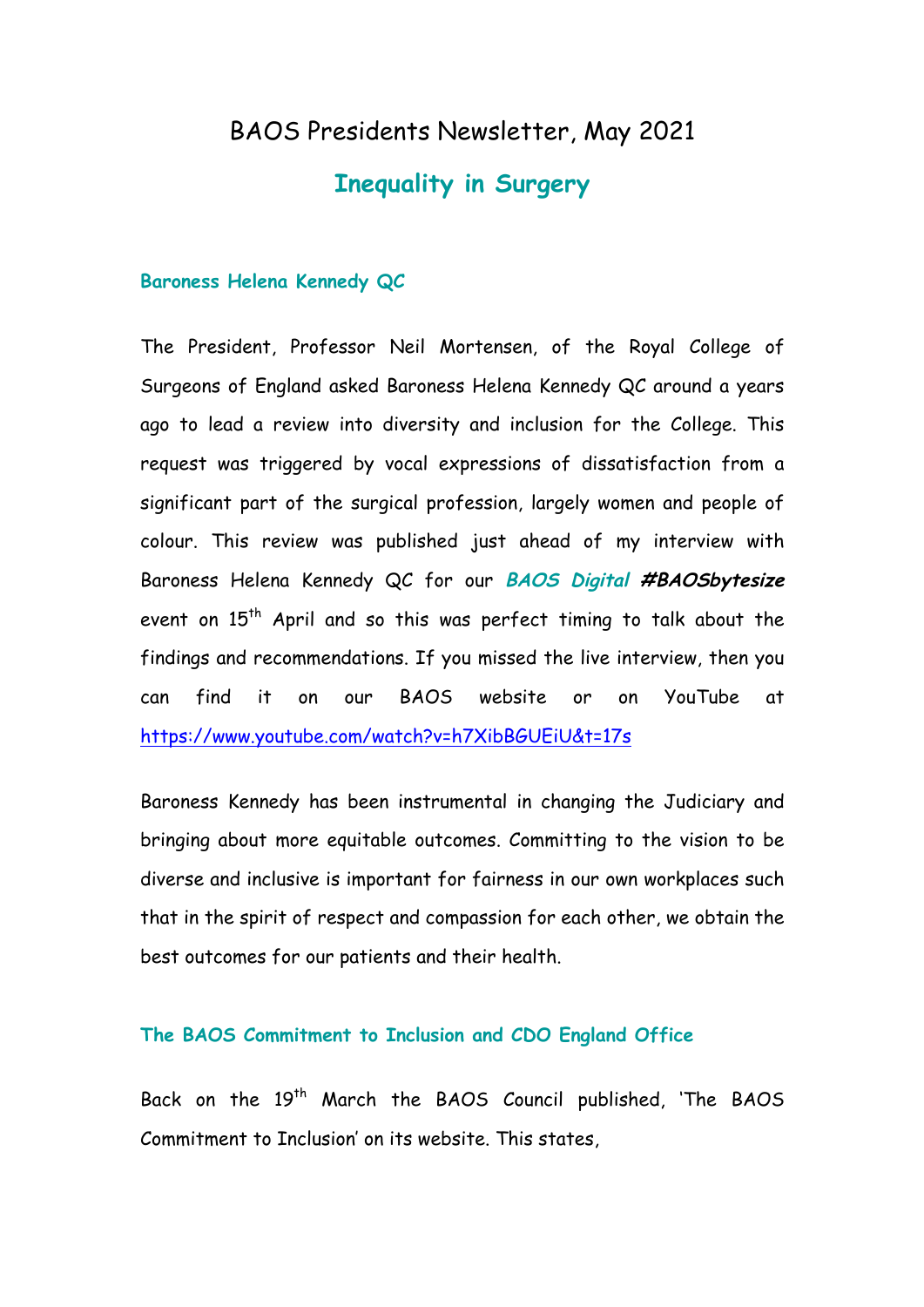'Like our patients, Oral Surgeons and their Teams are not all the same. We are committed to confronting discrimination in all its forms and to creating a more inclusive environment in which everyone can thrive to best serve our patients' interests.'

Since then the CDO England Office have published an, 'Equality, Diversity and Inclusion within Dentistry' May 21 report by a Diversity in Dentistry Action Group and BAOS Council on behalf of the members have been pleased to be one of the stakeholders supporting this work. (Attached)

There is currently a plethora of reports and statements around Equality, Diversity and Inclusion. This is a good thing, as hopefully this focus will galvanise the opportunity to get real change. However, words and reports will not do it, only our behaviours will change things! So we should consider our own attitudes, take advantage of workplace training, influence change when the opportunity arises and politely call out inappropriate behaviours when needed.

## **Royal College of Surgeons of England**

The RCS England report makes a number of recommendations that are pertinent to our own BAOS family. The report highlighted the need to support Staff and Associate Specialist (SAS) surgeons with a clear strategy to advocate for change. BAOS have a large number of members holding theses contracts. Several recommendations are about the RCS Leadership and reform of election processes. Currently the appointment of the BAOS President position is determined by election from the BAOS Council only and I think that this is something that we should consider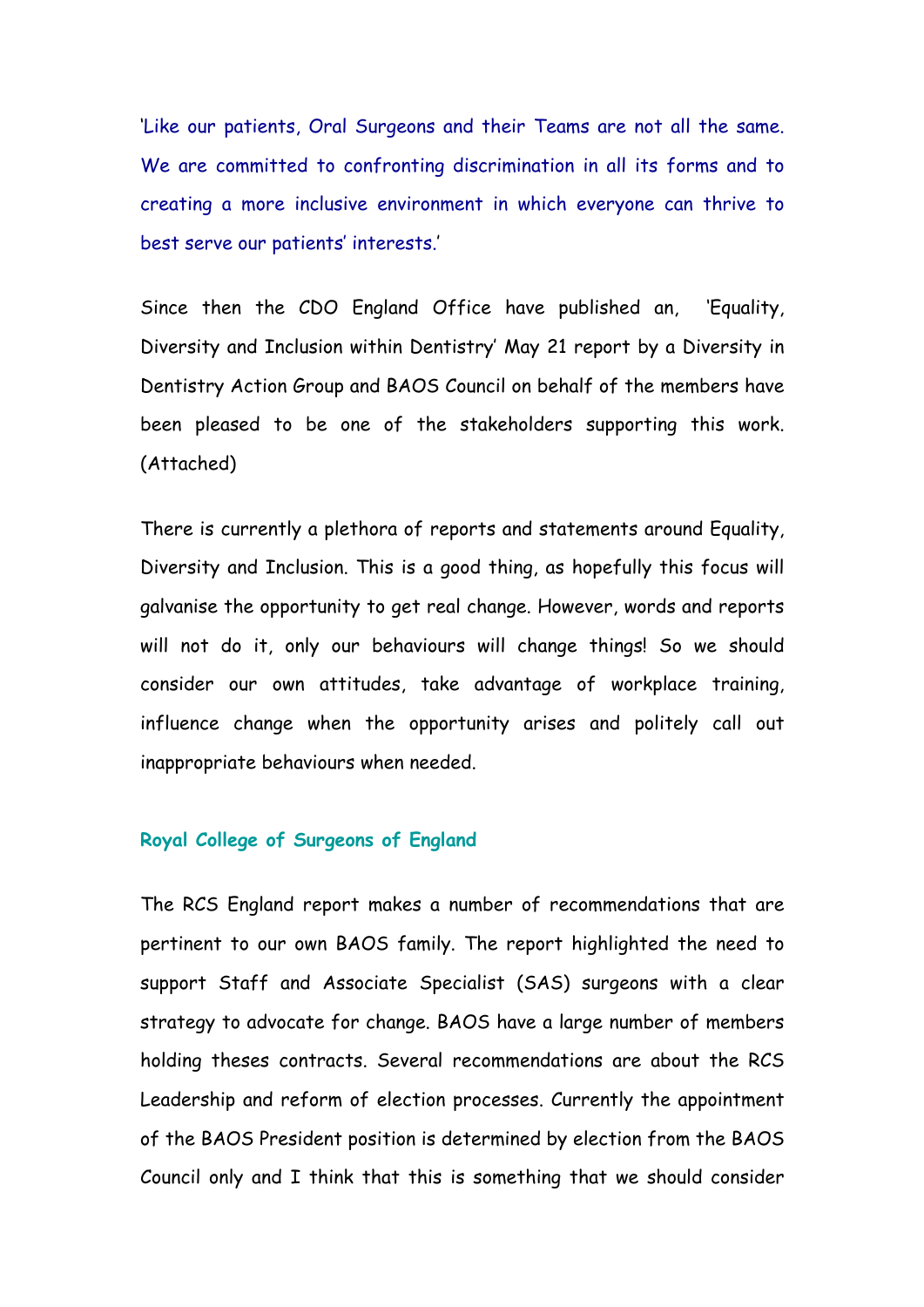changing to that the whole membership participate. A further recommendation was around flexibility of career options sufficient to embrace family responsibilities. This is not just for women. A new generation of men also think differently about fatherhood! They too want to spent time their children and take their share of domestic load. I remember my experience of one of our children being born in the early hours, and being relieved that this time fitted well with my on-call duties, allowed me to attend the 8.00am ward round the following day, drive my wife and new baby home, and then return for the morning clinic, apologising for being 30 minutes late! I am very happy that the workplace is now more flexible and continues to improve! You can find the RCSEng report at https://www.rcseng.ac.uk/about-the-rcs/about-ourmission/diversity-review-2021/

# **Clinical Academics**

A recent report regarding Clinical Academics in medicine and dentistry for NIHR highlighted a number of particular issues with the difficulty of competing demands of the university and NHS. Women reported being subjected to biases in relation to their reproductive decision-making and career progression milestones, and this caused them anxiety. Gay men were also subjected to discrimination that was so severe that it impacted upon their choice of specialty. There is clearly much to do and the importance of role models and mentors is highlighted in the report that is well worth a read. DOI: 10.13140/RG.2.2.14667.92966

https://sites.manchester.ac.uk/inequalities-in-clinical-academic-careers/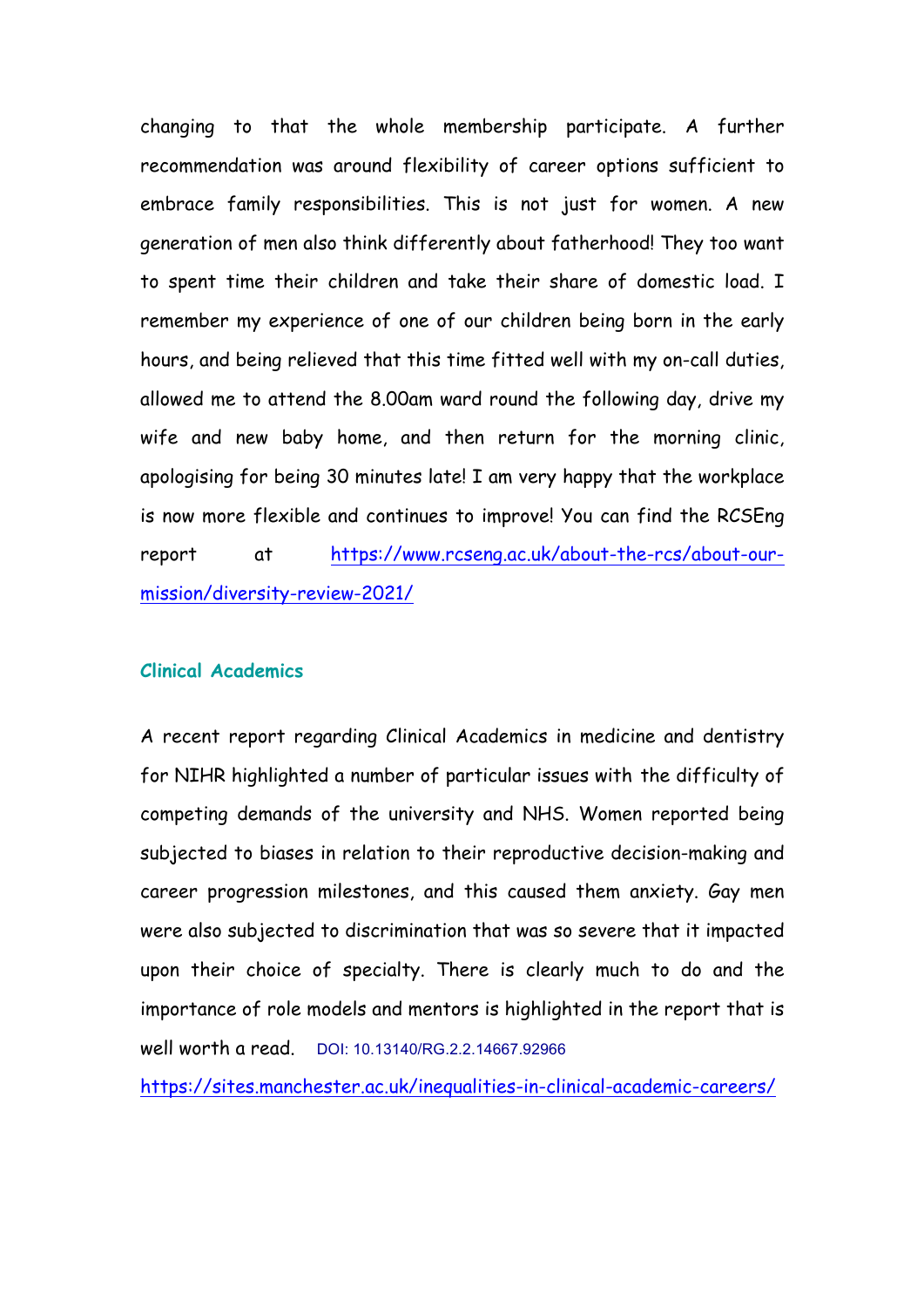#### **Black dental students**

One of my own black dental students at Barts and The London School of Medicine and Dentistry, together with his tutor, recently published a paper in the BDJ describing his own experiences. There is a problem at school age, with few black role models, giving talks in schools, helping prepare application etc. and so under-representation continues in the profession because young black children can't envisage themselves becoming a dentist.

Kadiyo T, Mellish V. Is Black Lives Matter over now? BDJ 2020:229;326.

## **Domestic Violence**

I took the opportunity in my interview with Baroness Helena Kennedy QC to discuss domestic violence, as she has instrumental in getting this unacceptable behaviour on the political and public agendas. Baroness Kennedy has been spearheading two amendments to the Domestic Abuse Bill that is currently before the House of Lords, firstly, allowing protections for self defence, and secondly around actions committed under duress for victims of domestic abuse. The response of the dental profession to patients who present with facial or dental injury arising from domestic violence has been poor. This may reflect the accessibility or effectiveness of DVA training and or the lack of clear referral pathways and specialist support services. It may also simply reflect the fact that many healthcare providers do not feel that this is their role. The role of the oral surgeon, like the dentist, is to identify and refer, rather than attempt solving the social problem. The new Bill will hopefully encourage professions to engage including our own.